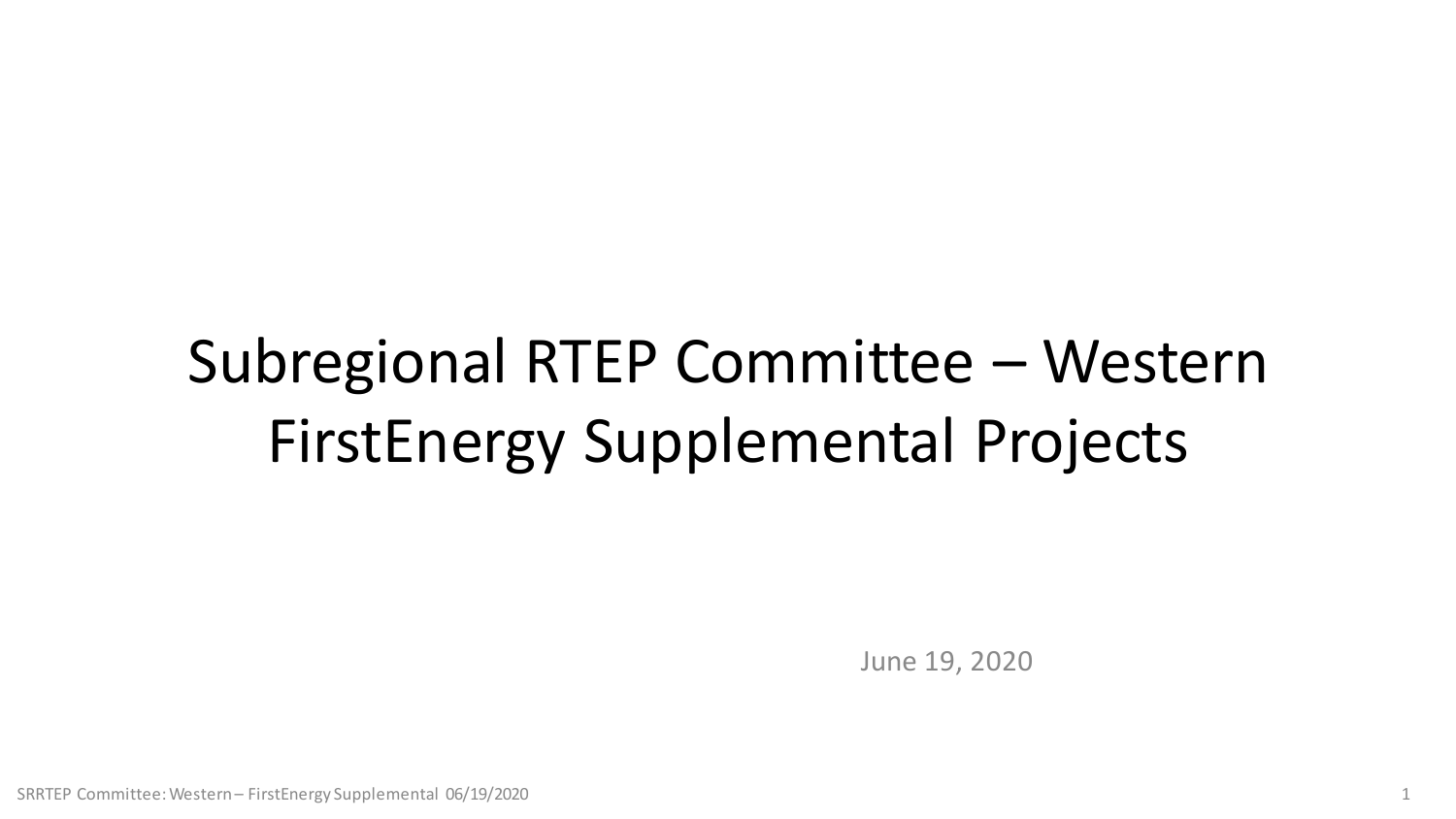# Needs

Stakeholders must submit any comments within 10 days of this meeting in order to provide time necessary to consider these comments prior to the next phase of the M-3 process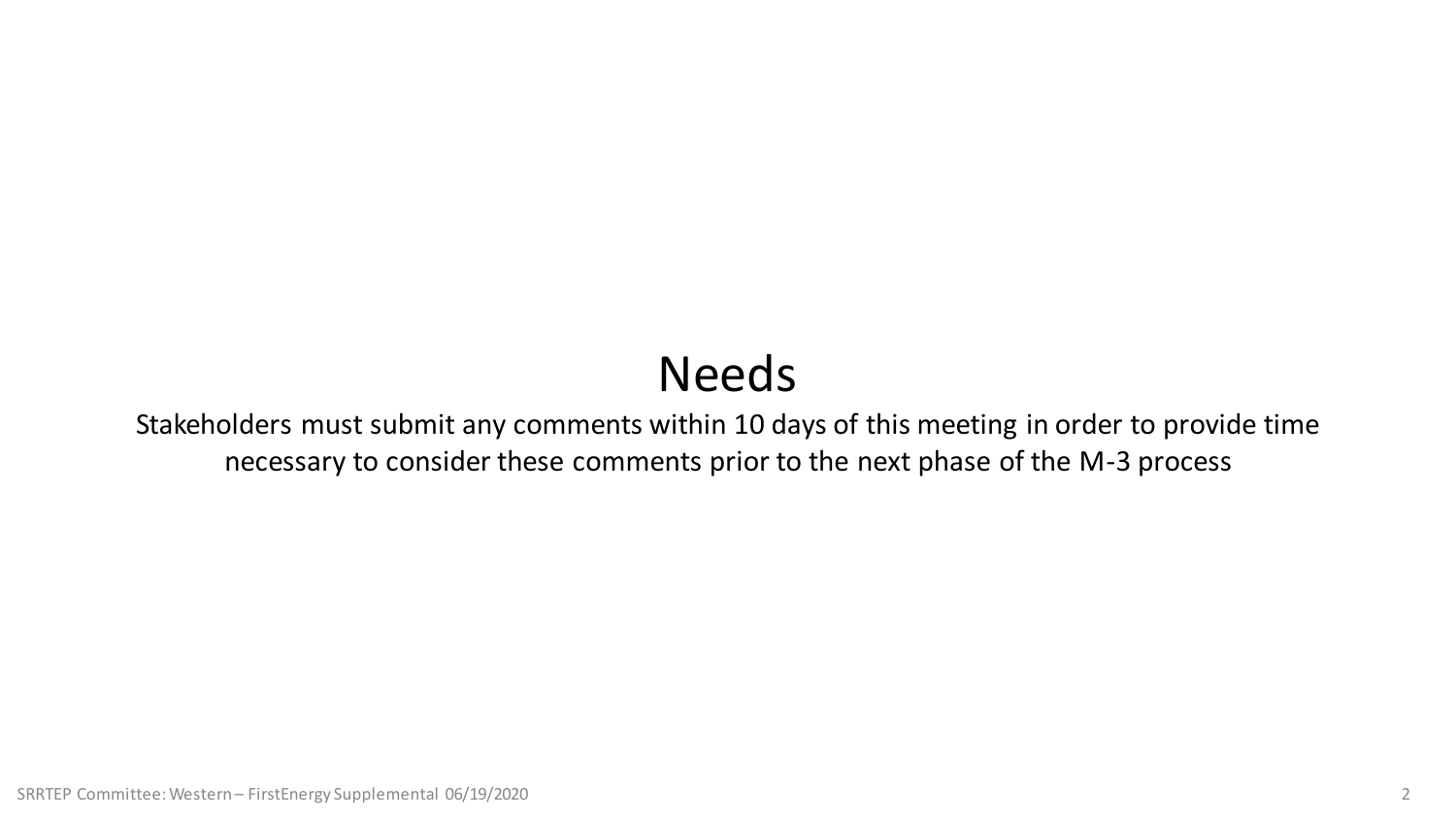

# ATSI Transmission Zone M-3 Process Ford Road-Maclean and Gould-Maclean 69 kV Line





**Need Number:** ATSI-2020-012 Process Stage: Need Meeting – 06/19/2020

**Supplemental Project Driver(s):**  *Operational Flexibility and Efficiency*

*Load At Risk*

# **Specific Assumption Reference(s) Global Considerations**

- System Reliability and Performance
- Reliability of Non-BES Facilities
- **EXECT** Load at risk in planning and operational scenarios
- Load and/or customers at risk on single transmission lines

# **Add/Expand Bus Configuration**

■ Capability to perform system maintenance

# **Automatic Sectionalizing Scheme**

Projects are developed under this methodology by evaluating load at risk and/or customers impacted

# **Upgrade Relay Schemes**

Obsolete and difficult to repair communication equipment (DTT, Blocking, etc.)

## Continued on next slide…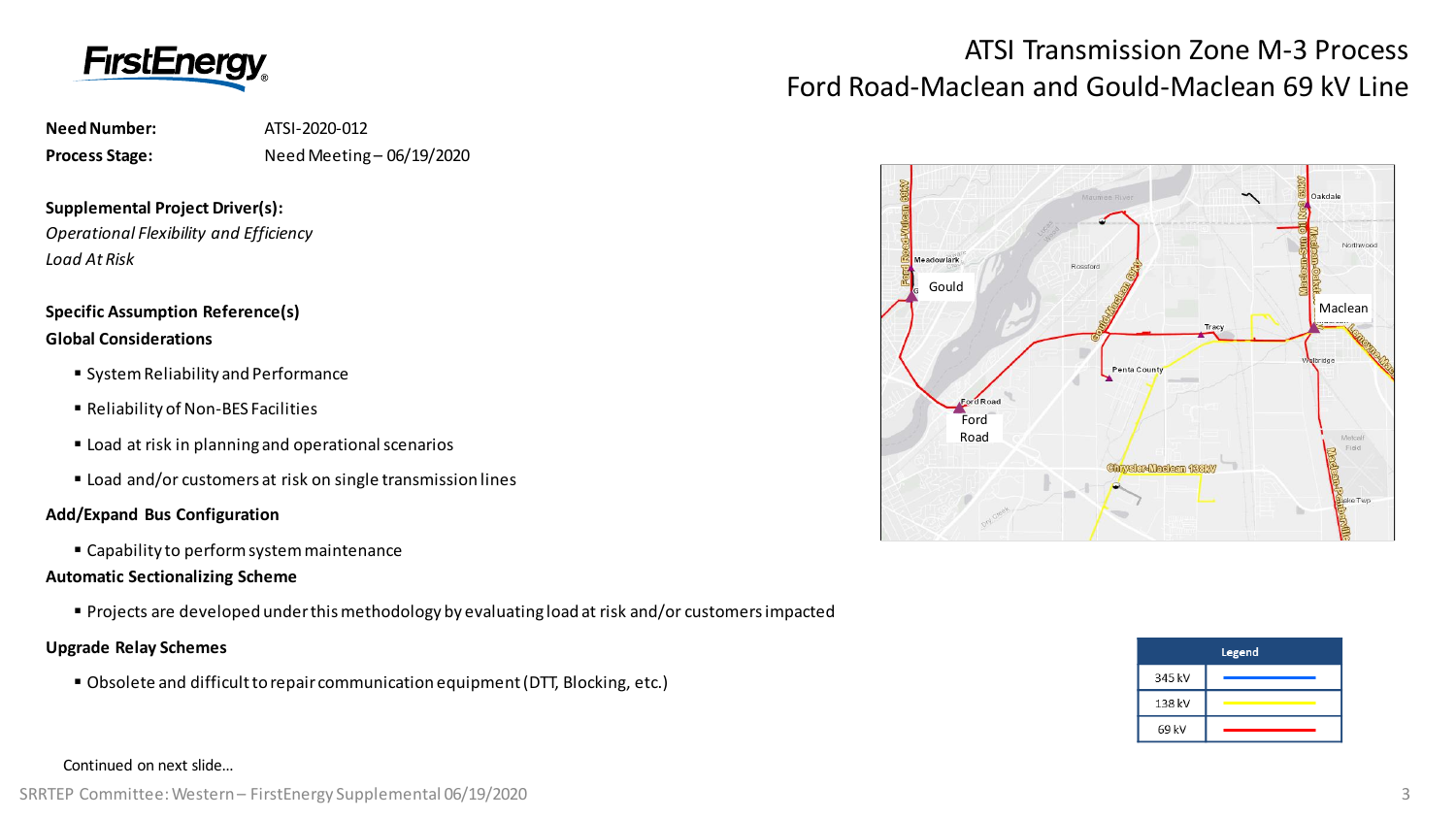

# ATSI Transmission Zone M-3 Process Ford Road-Maclean and Gould-Maclean 69 kV Line

**Need Number:** ATSI-2020-012 Process Stage: Need Meeting – 06/19/2020

**Problem Statement**

Ford Road-Maclean and Gould-Maclean 69 kV Line

- For a N-1-1 contingency, a Ford Road-Maclean 69 kV line fault and the Gould-Maclean 69 kV Line fault, local load loss of 61 MW is observed affecting over 5,600 customers.
- The Ford Road-Maclean 69 kV line has approximately 5.8 miles of line exposure. Additionally Pilkington tap adds another 2.3 miles of line exposure to the Ford Road-Maclean 69 kV line. This line servers approximately 38 MW and over 3,800 customers. This line has experienced three sustained outages in the last five years (2015-2019) with an average duration of 6.5 hours.
- The Gould-Maclean 69 kV line has approximately 7.9 miles of line exposure. Additionally, the Pilkington tap and Penta County tap adds another 3.1 miles of line exposure to the Gould-Maclean 69 kV line. This line servers approximately 23 MW and over 1,800 customers. This line has experienced one sustained outage in the last five years (2015-2019) with a duration of 18.6 hours.

**Model:** 2019 Series 2024 Summer RTEP 50/50



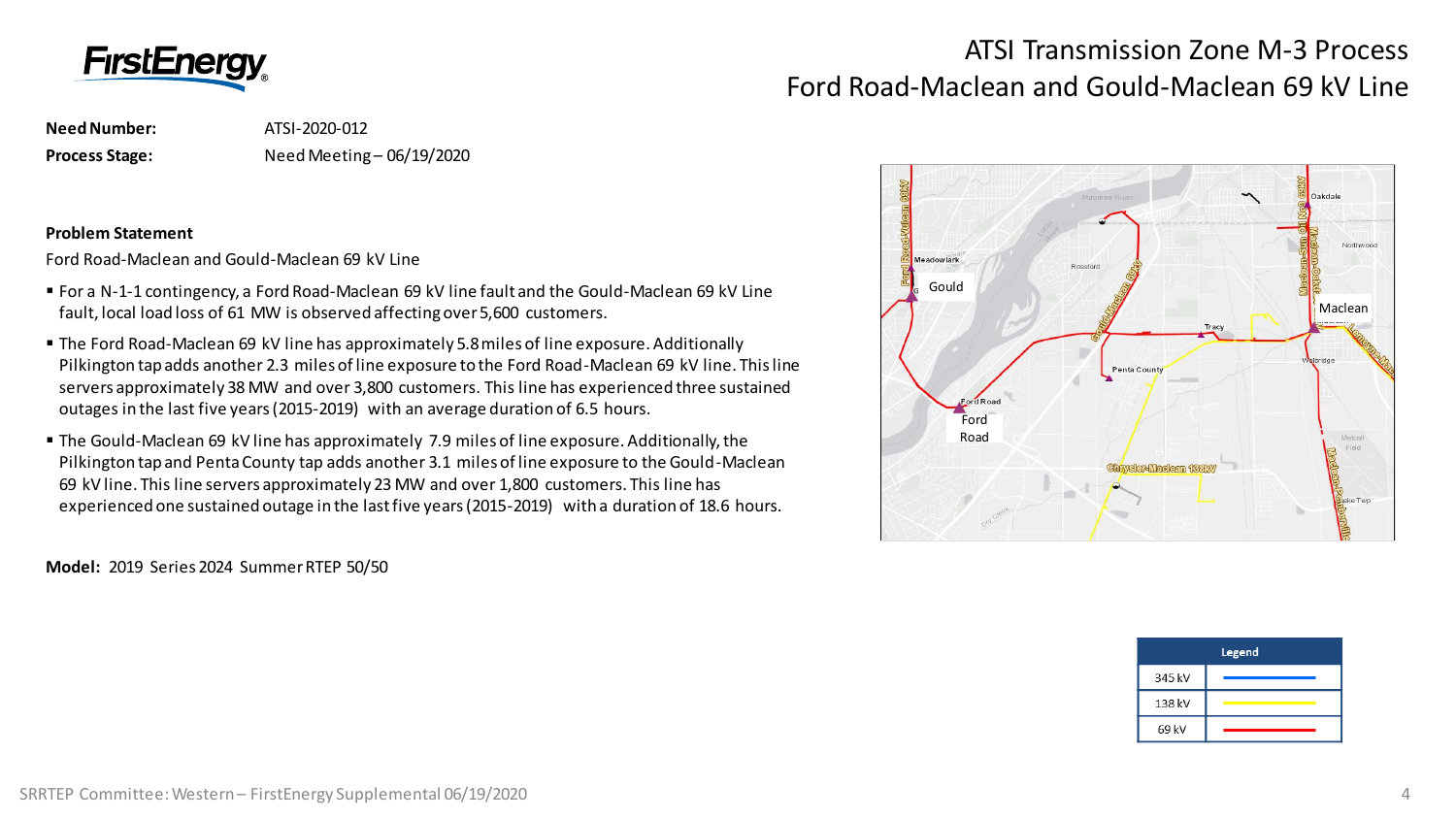# Solutions

Stakeholders must submit any comments within 10 days of this meeting in order to provide time necessary to consider these comments prior to the next phase of the M-3 process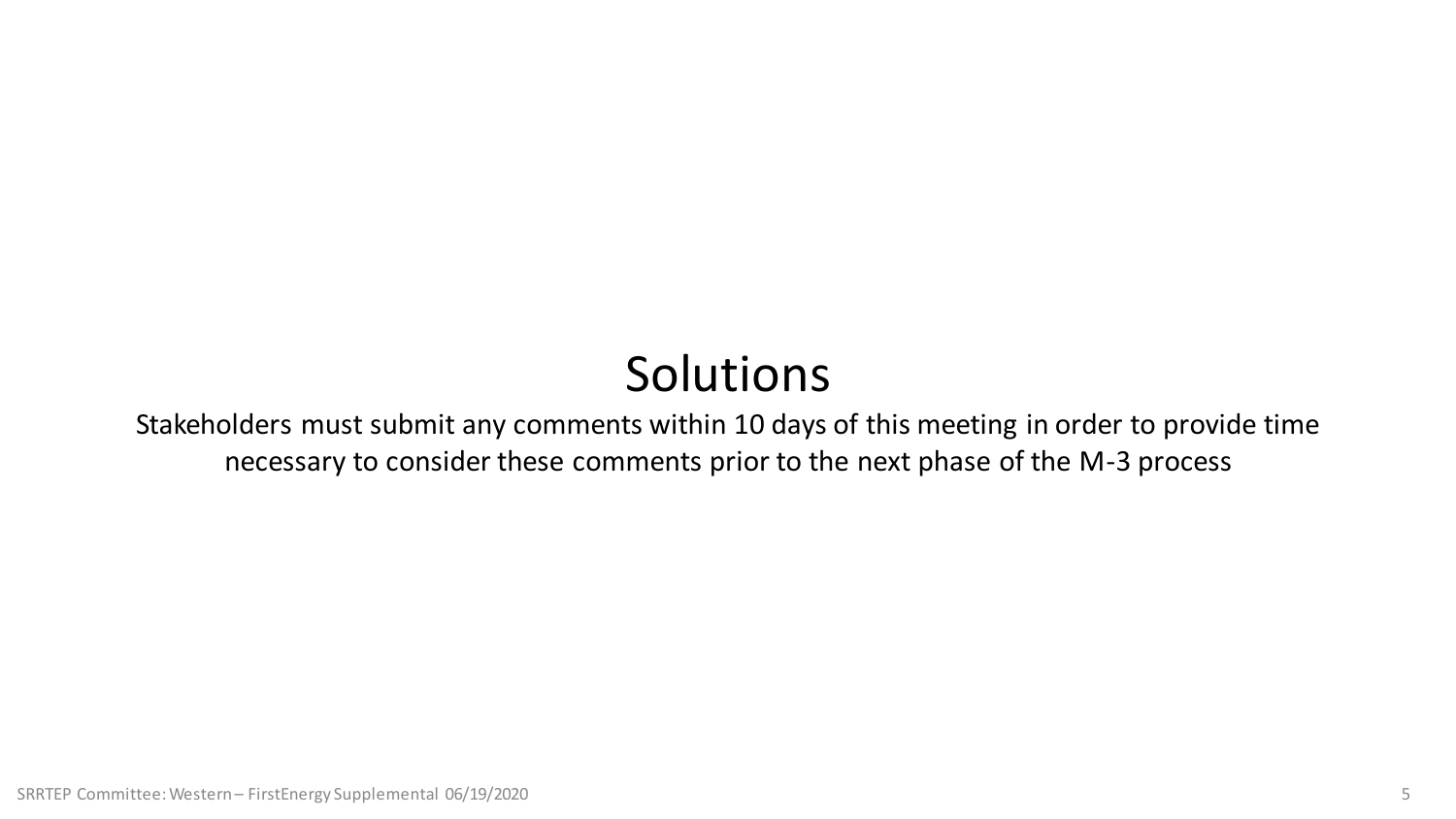

| Need Number:                 | ATSI-2020-004                 |
|------------------------------|-------------------------------|
| <b>Process Stage:</b>        | Solution Meeting $-6/19/2020$ |
| <b>Previously Presented:</b> | Need Meeting - 04/20/2020     |

## **Supplemental Project Driver(s):**

*Operational Flexibility and Efficiency Equipment Material Condition, Performance and Risk Infrastructure Resilience*

# **Specific Assumption Reference(s)**

## **Global Considerations**

- System Reliability and Performance
- **Load at risk in planning and operational scenarios**

#### **Substation Condition Rebuild/Replacement**

- Increasing negative trend in maintenance findings and/or costs.
- Expected service life (at or beyond) or obsolescence

### **Add/Expand Bus Configuration**

- **EX Loss of substation bus adversely impacts transmission system performance**
- Eliminate simultaneous outages to multiple networked elements under N-1 analysis
- Capability to perform system maintenance

# ATSI Transmission Zone M-3 Process Masury 138 kV Substation



| Legend |  |
|--------|--|
| 345 kV |  |
| 138 kV |  |
| 69 kV  |  |

#### Continued on next slide…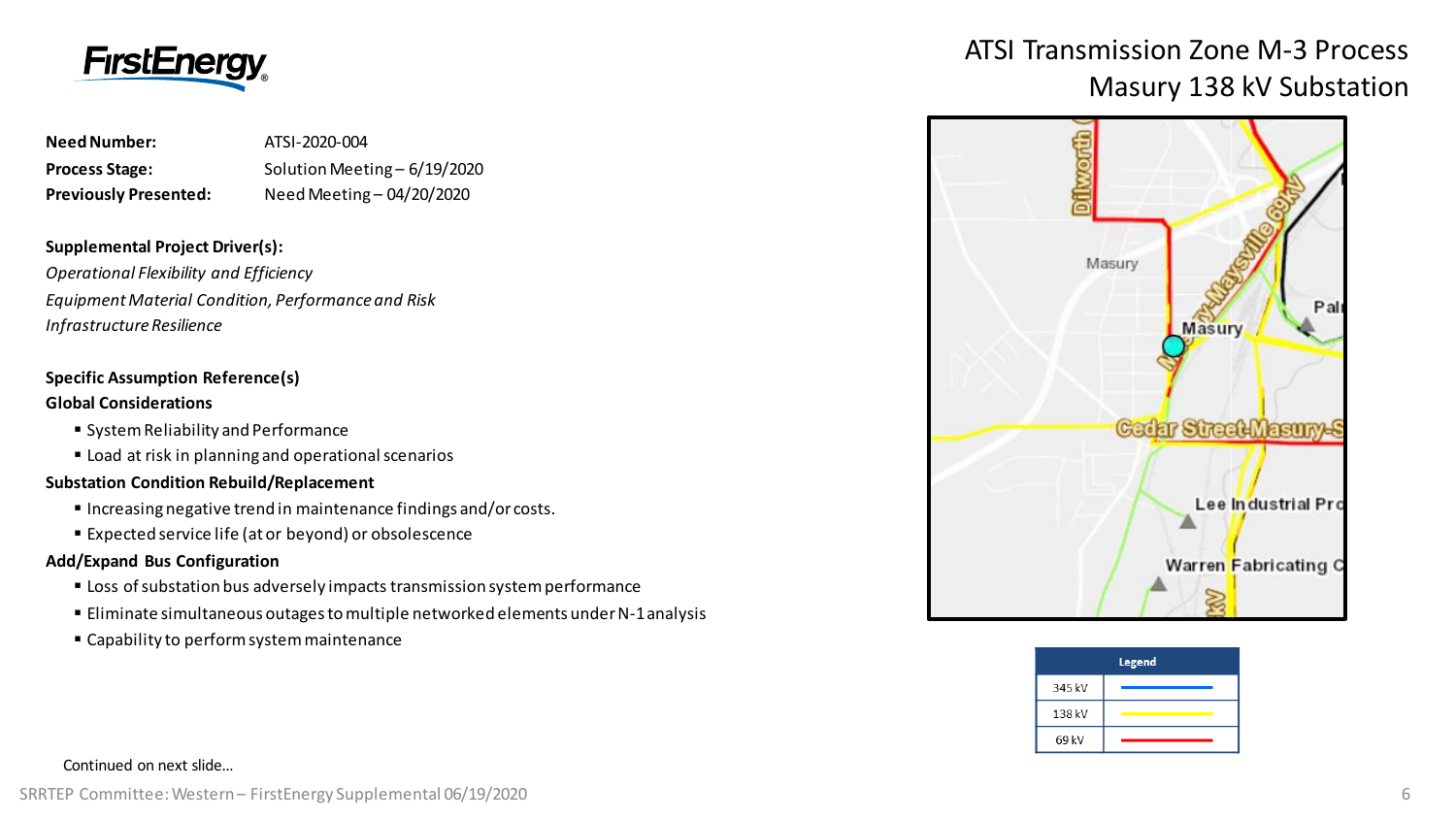

| <b>Need Number:</b>          | ATSI-2020-004                 |
|------------------------------|-------------------------------|
| <b>Process Stage:</b>        | Solution Meeting $-6/19/2020$ |
| <b>Previously Presented:</b> | Need Meeting - 04/20/2020     |

### **Problem Statement**

Masury 138 kV Substation

- System analysis shows that after a Masury 138 kV bus fault, a substantial amount of load is at risk (~42 MW)
- Masury 138 kV bus fault ATSI-P1-2-OEE-138-024 outages five 138 kV lines, two 138/69 kV transformers, and two 138-23 kV transformers
- There have been five pre-contingency switching events in the past year for the Masury 23 kV area
- Five (5) 138 kV OCB breakers (B2, B85, B101, B87, and B6) at Masury are showing end of life characteristics;
	- Deteriorated bushings
	- Deteriorated mechanism
	- Oil leaks
	- Age (>30 years) with increasing maintenance
	- Obsolescence of equipment and spare parts
- Masury 138 kV bus protection currently employs a bus blocking scheme which is not the FE standard protection scheme

**Model:** 2019 Series 2024 Summer RTEP 50/50

# ATSI Transmission Zone M-3 Process Masury 138 kV Substation



| <b>Legend</b> |  |
|---------------|--|
| 345 kV        |  |
| 138 kV        |  |
| 69 kV         |  |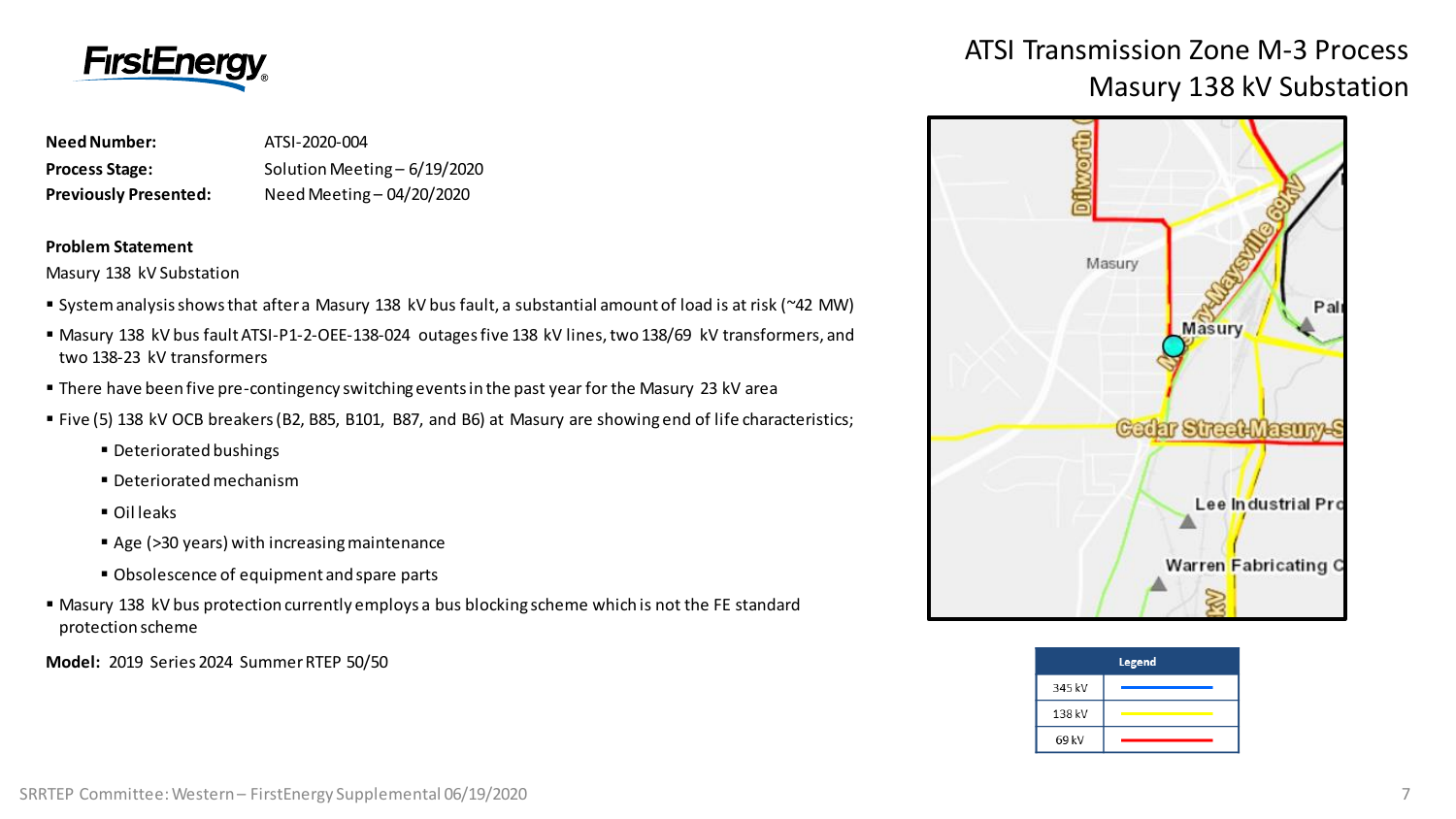

**Need Number:** ATSI-2020-004 **Process Stage:** Solution Meeting – 6/19/2020 **Previously Presented:** Need Meeting – 04/20/2020

#### **Proposed Solution:**

#### *Masury Bus Tie Breaker*

- Replace bus disconnect switch with one 138 kV bus-tie breaker
- Replace 138 kV breaker B2
- Replace 138 kV breaker B85
- Replace 138 kV breaker B101
- Replace 138 kV transfer-bus breaker B6
- Replace 138 kV breaker B87
- Upgrade substation conductor at Masury

#### **Transmission Line Ratings:**

#### **Masury-Salt Springs 138 kV Line**

- **Before Proposed Solution: 128 MVA SN / 165 MVA SE**
- After Proposed Solution: 185 MVA SN / 189 MVA SE

## **Masury-Ellwood Engineering Tap 138 kV Line Segment**

- Before Proposed Solution: 128 MVA SN / 165 MVA SE
- After Proposed Solution: 164 MVA SN / 206 MVA SE

# ATSI Transmission Zone M-3 Process Masury 138 kV Substation



## **Alternatives Considered:**

- Maintain existing condition and elevated risk of failure
- Convert Masury into a breaker and a half configuration.
- Convert Masury into a double breaker double bus configuration

### **Estimated Project Cost**: \$2.96 M

| <b>Projected In-Service:</b> | 06/01/2023                         |
|------------------------------|------------------------------------|
| Status:                      | Engineering                        |
| Model:                       | 2019 Series 2024 Summer RTEP 50/50 |

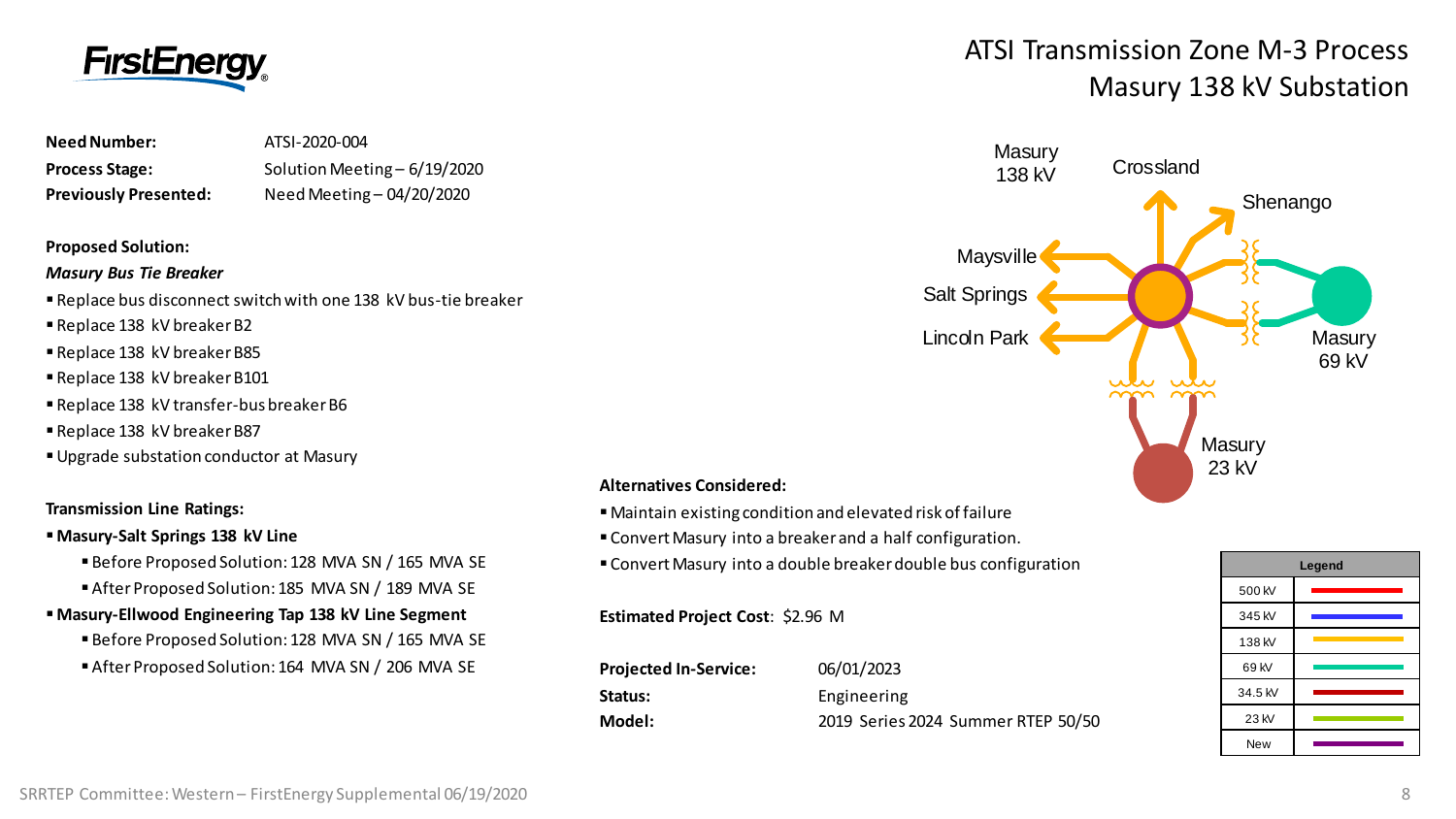

# **Need Number:** ATSI-2020-009 Process Stage: Solution Meeting – 06/19/2020 **Previously Presented:** Need Meeting – 05/22/2020

## **Supplemental Project Driver(s):**

*Customer Service*

## **Specific Assumption Reference(s)**

Modification of existing customer connection request evaluated per FirstEnergy's "Requirements for Transmission Connected Facilities" document and "Transmission Planning Criteria" document.

# **Problem Statement**

New Customer Connection – A customer requested 69 kV transmission service for approximately 9 MW of total load near the Boardman-Lowellville #2 69 kV Line.

**Requested In-Service Date:** 11/26/2020

# ATSI Transmission Zone M-3 Process Boardman-Lowellville #2 69 kV New Customer



| Legend |  |
|--------|--|
| 345 kV |  |
| 138 kV |  |
| 69 kV  |  |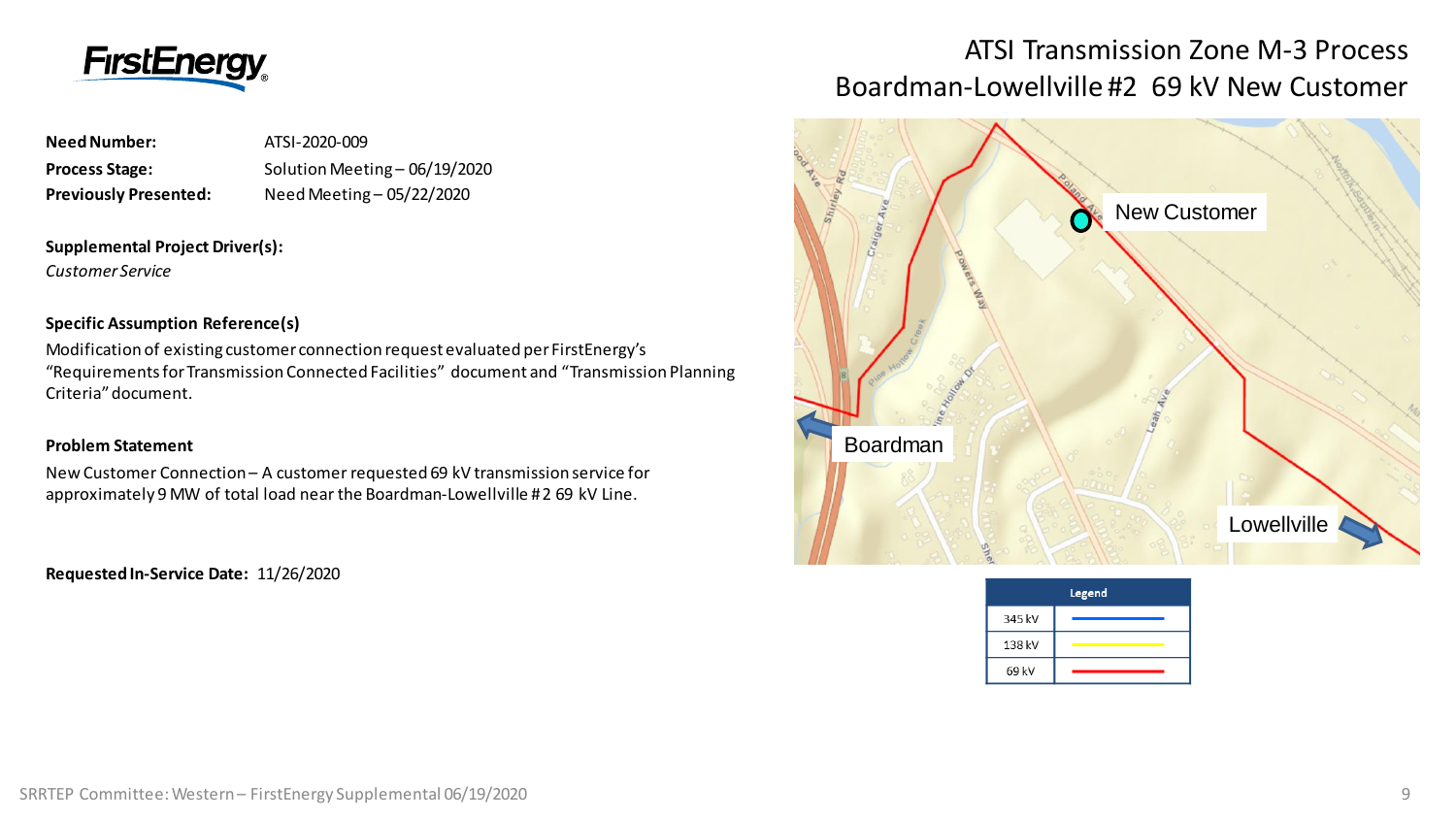

# ATSI Transmission Zone M-3 Process Boardman-Lowellville #2 69 kV New Customer

| <b>Need Number:</b>          | ATSI-2020-009                 |
|------------------------------|-------------------------------|
| <b>Process Stage:</b>        | Solution Meeting - 06/19/2020 |
| <b>Previously Presented:</b> | Need Meeting - 05/22/2020     |

### **Proposed Solution:**

### *A 69 kV Transmission Line Tap*

- Construct approximately one to two spans of 69 kV line off a currently existing tap on the Boardman-Lowellville #2 69 kV Line. The tap location is approximately 8 miles from Boardman substation.
- Provide two loss compensated electronic interval meters.

### **Alternatives Considered:**

No alternatives considered for this project

## **Estimated Project Cost**: \$0.4 M

| <b>Projected In-Service:</b> | 11/26/2020                         |
|------------------------------|------------------------------------|
| Status:                      | Engineering                        |
| Model:                       | 2019 Series 2024 Summer RTEP 50/50 |



| Legend     |  |
|------------|--|
| 500 kV     |  |
| 345 kV     |  |
| 138 kV     |  |
| 69 kV      |  |
| 34.5 kV    |  |
| 23 KV      |  |
| <b>New</b> |  |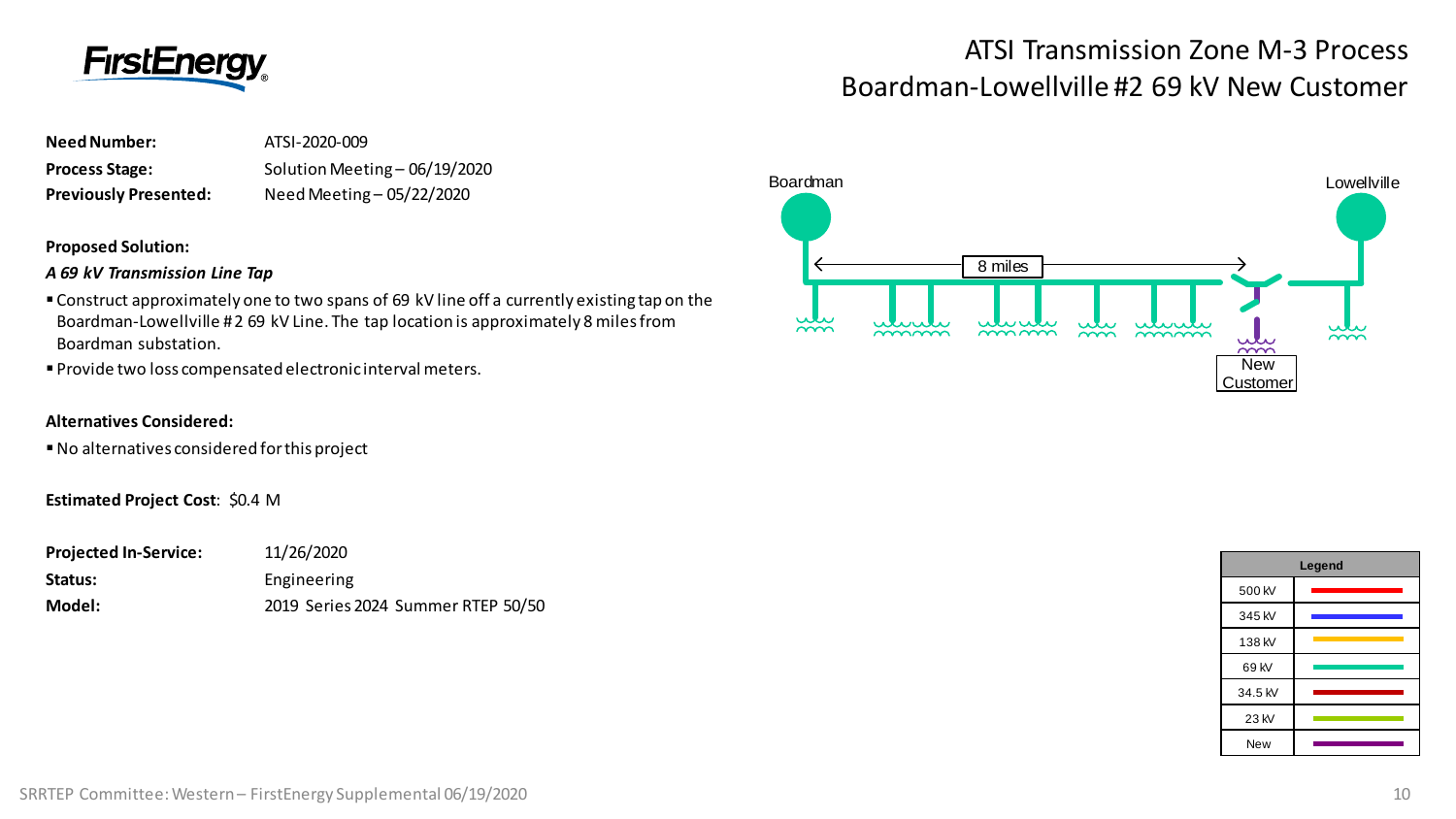

**Need Number:** ATSI-2020-010 Process Stage: Solution Meeting – 06/19/2020 **Previously Presented:** Need Meeting – 05/22/2020

## **Supplemental Project Driver(s):**

*Customer Service*

## **Specific Assumption Reference(s)**

Modification of existing customer connection request evaluated per FirstEnergy's "Requirements for Transmission Connected Facilities" document and "Transmission Planning Criteria" document.

## **Problem Statement**

New Customer Connection – A customer requested 138 kV transmission service for approximately 10 MW of total load near the New Castle-Cedar Street 138 kV Line.

**Requested In-Service Date: 11/25/2020**

# ATSI Transmission Zone M-3 Process Cedar Street-New Castle 138 kV New Customer



| Legend |  |
|--------|--|
| 345 kV |  |
| 138 kV |  |
| 69 kV  |  |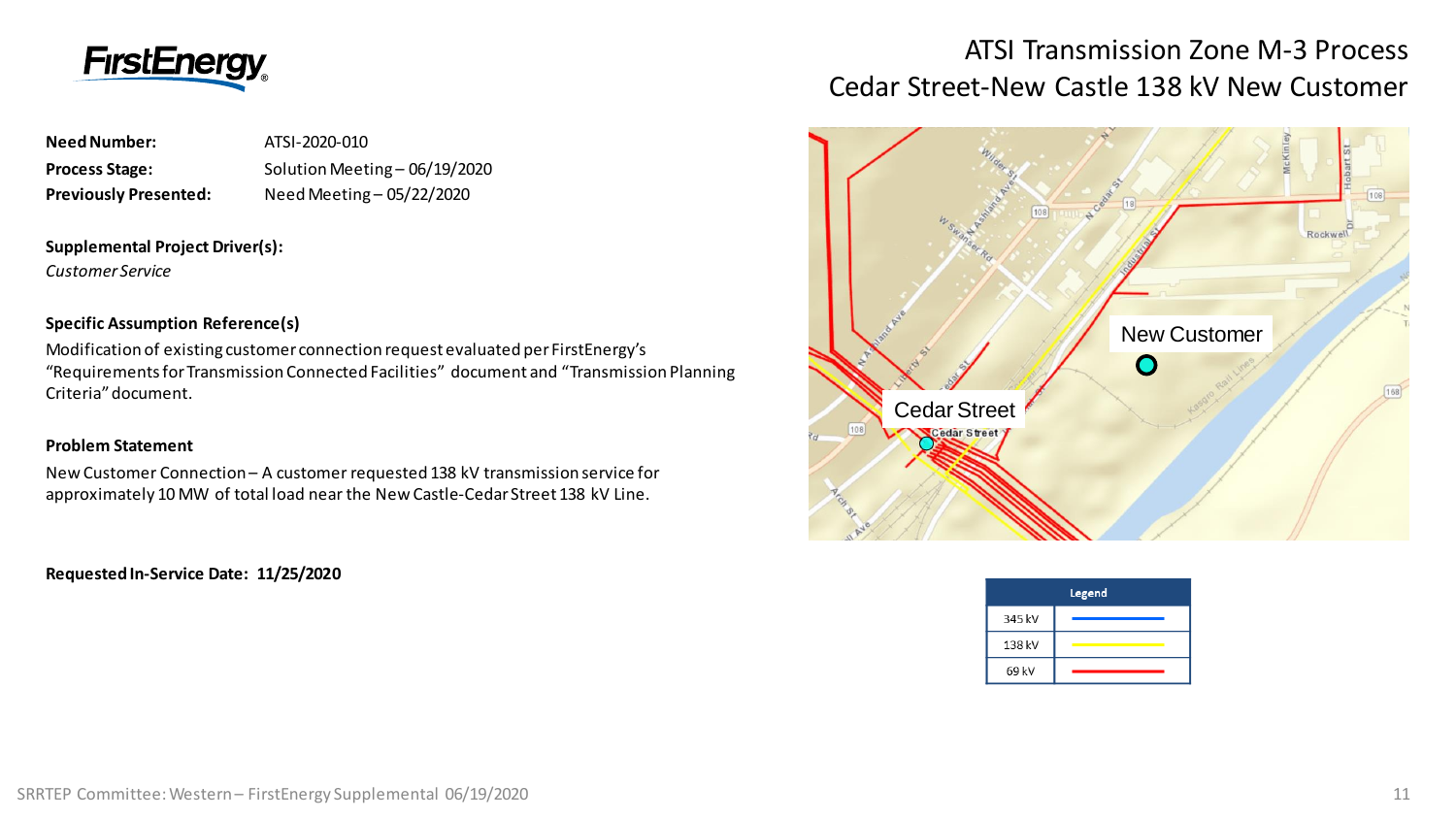

# ATSI Transmission Zone M-3 Process Cedar Street-New Castle 138 kV New Customer

| <b>Need Number:</b>          | ATSI-2020-010                 |
|------------------------------|-------------------------------|
| <b>Process Stage:</b>        | Solution Meeting - 06/19/2020 |
| <b>Previously Presented:</b> | Need Meeting - 05/22/2020     |

**Proposed Solution:**

## *A 138 kV Transmission Line Tap*

 Construct a 138 kV tap (approximately one to two spans) off the Cedar Street-New Castle 138 kV Line to the customer substation. The customer substation tap location is approximately 0.1 miles from the Cedar Street substation. Provide one 138 kV metering package.

# **Alternatives Considered:**

No alternatives considered for this project

**Estimated Project Cost**: \$2.7 M

| <b>Projected In-Service:</b> | 11/25/2020                         |
|------------------------------|------------------------------------|
| Status:                      | Engineering                        |
| Model:                       | 2019 Series 2024 Summer RTEP 50/50 |





SRRTEP Committee: Western – FirstEnergy Supplemental 06/19/2020 12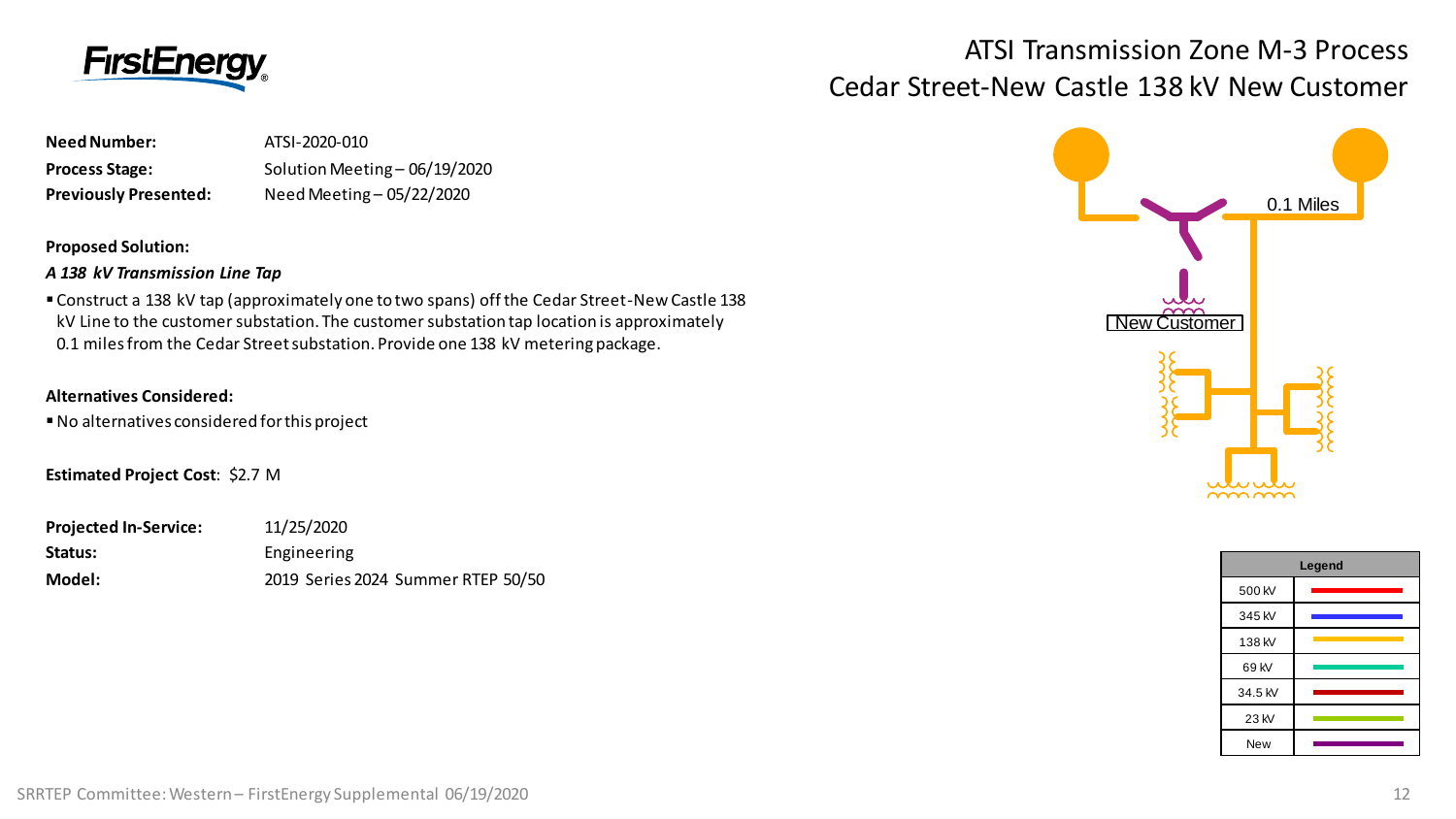# Appendix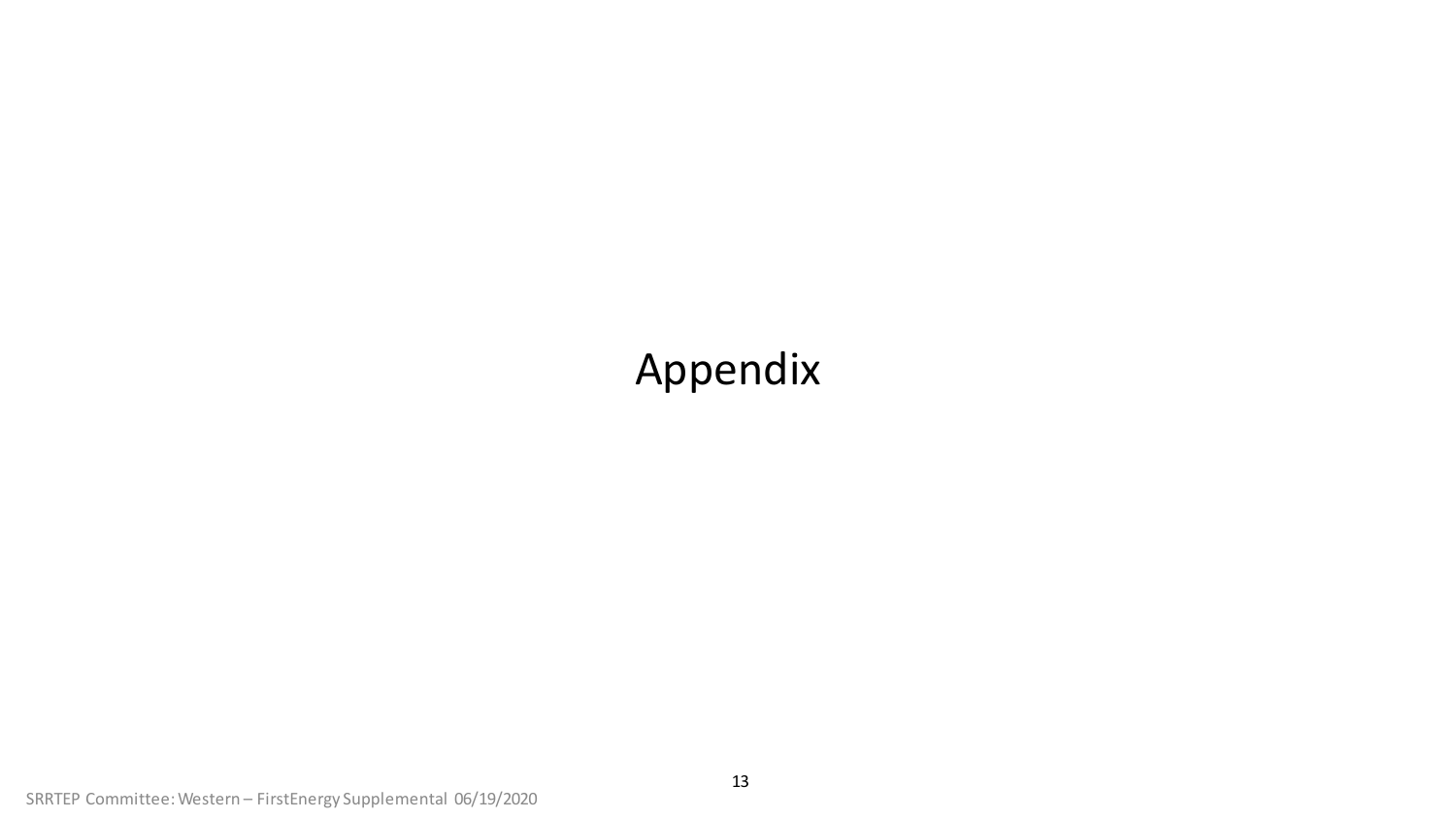# High Level M-3 Meeting Schedule

| <b>Activity</b>                               | Timing                             |
|-----------------------------------------------|------------------------------------|
| Posting of TO Assumptions Meeting information | 20 days before Assumptions Meeting |
| Stakeholder comments                          | 10 days after Assumptions Meeting  |

# Needs

# Solutions

# Submission of Supplemental Projects & Local Plan

| <b>Activity</b>                                | Timing                       |
|------------------------------------------------|------------------------------|
| TOs and Stakeholders Post Needs Meeting slides | 10 days before Needs Meeting |
| Stakeholder comments                           | 10 days after Needs Meeting  |
|                                                |                              |

| Activity                                           | Timing                           |
|----------------------------------------------------|----------------------------------|
| TOs and Stakeholders Post Solutions Meeting slides | 10 days before Solutions Meeting |
| Stakeholder comments                               | 10 days after Solutions Meeting  |

| <b>Activity</b>                                       | Timing                                                                                         |
|-------------------------------------------------------|------------------------------------------------------------------------------------------------|
| Do No Harm (DNH) analysis for selected solution       | Prior to posting selected solution                                                             |
| Post selected solution(s)                             | Following completion of DNH analysis                                                           |
| Stakeholder comments                                  | 10 days prior to Local Plan Submission for integration into RTEP                               |
| Local Plan submitted to PJM for integration into RTEP | Following review and consideration of comments received after<br>posting of selected solutions |